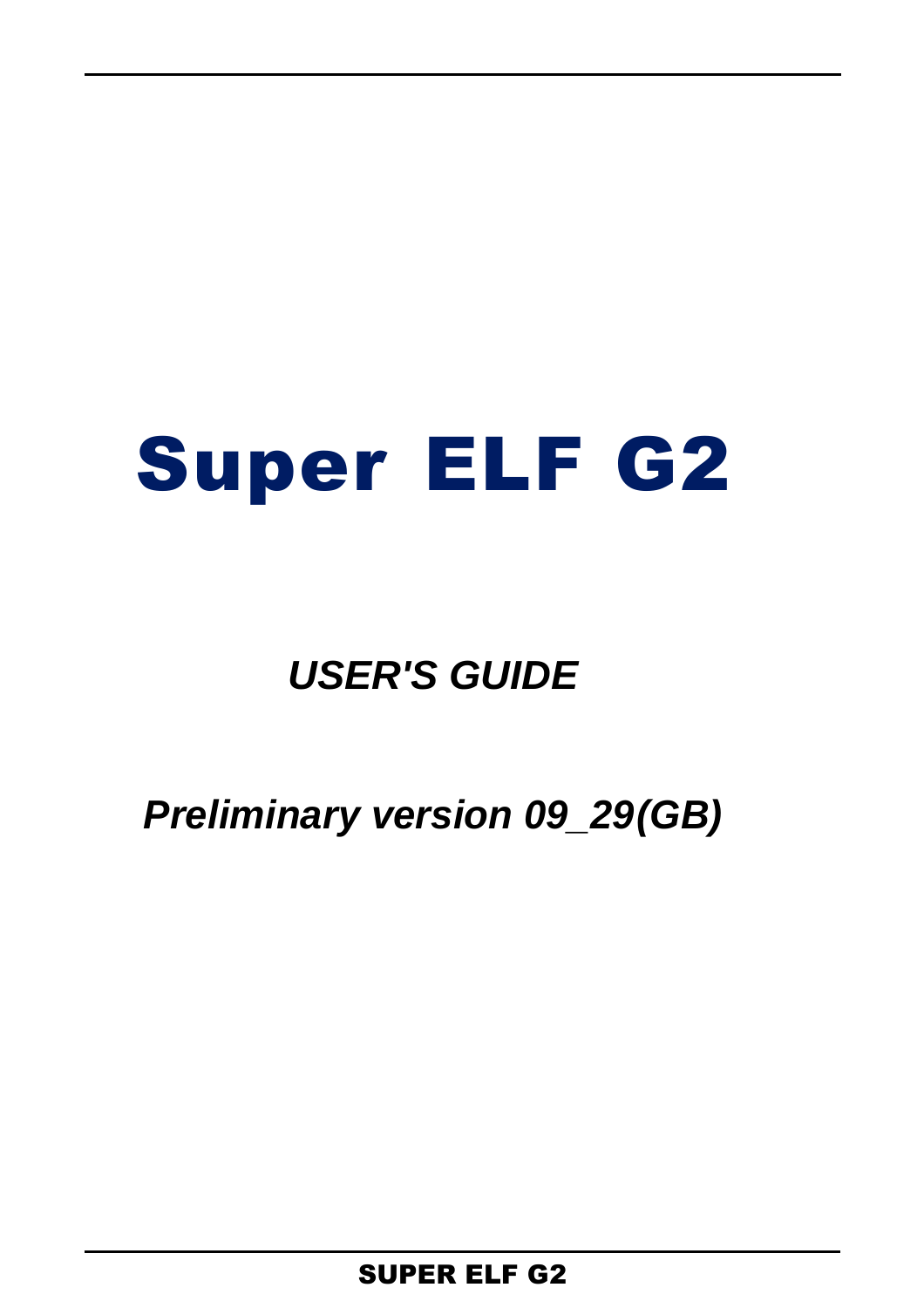## WARNING!

- Condensation could form on the Weft Feeder when it is moved from the cold environment of the warehouse to the warmer environment of the weaving room.Make sure that it is completely dry before connecting to power.

- Provide proper information to the people operating the weft Feeders.

- The installation, connection, adjustment, and maintenance of the Weft Feeder has to be performed by technically qualified personnel.

- The Loom's main power switch MUST be switched OFF before any replacing/connecting operation.

- Caution must be taken on the close vicinity of the Feeder. In normal working condition, it can start running without prior warning and the moving parts might cause injuries.

- Repairing any electrical part of the unit has to be carried out by Nuova Roj Electrotex authorized personnel.

- Always use proper spare parts and accessories supplied by Nuova Roj Electrotex.

- Nuova Roj Electrotex disclaims all responsibility for the improper use of the Feeder different from what described in the chapter 1. General Information.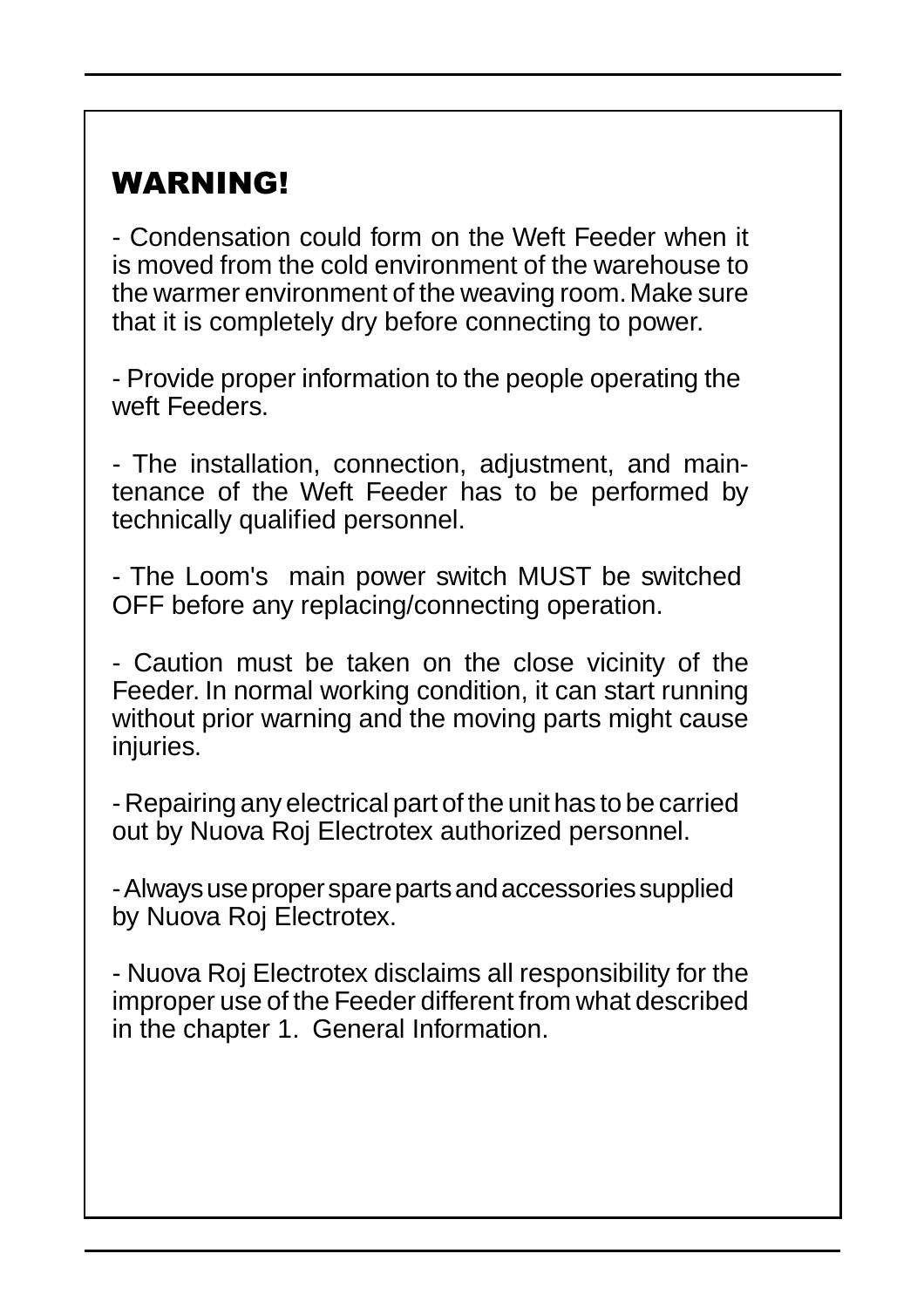#### **INDEX**

#### page

#### **1. GENERAL INFORMATION**

#### **2. SETTING AND CONTROL ELEMENTS**

|--|

#### **3. INSTALLATION AND CONNECTION**

#### **4. SETTINGS AND OPERATION**

#### **5. ACCESSORIES**

#### **6. TROUBLESHOOTING**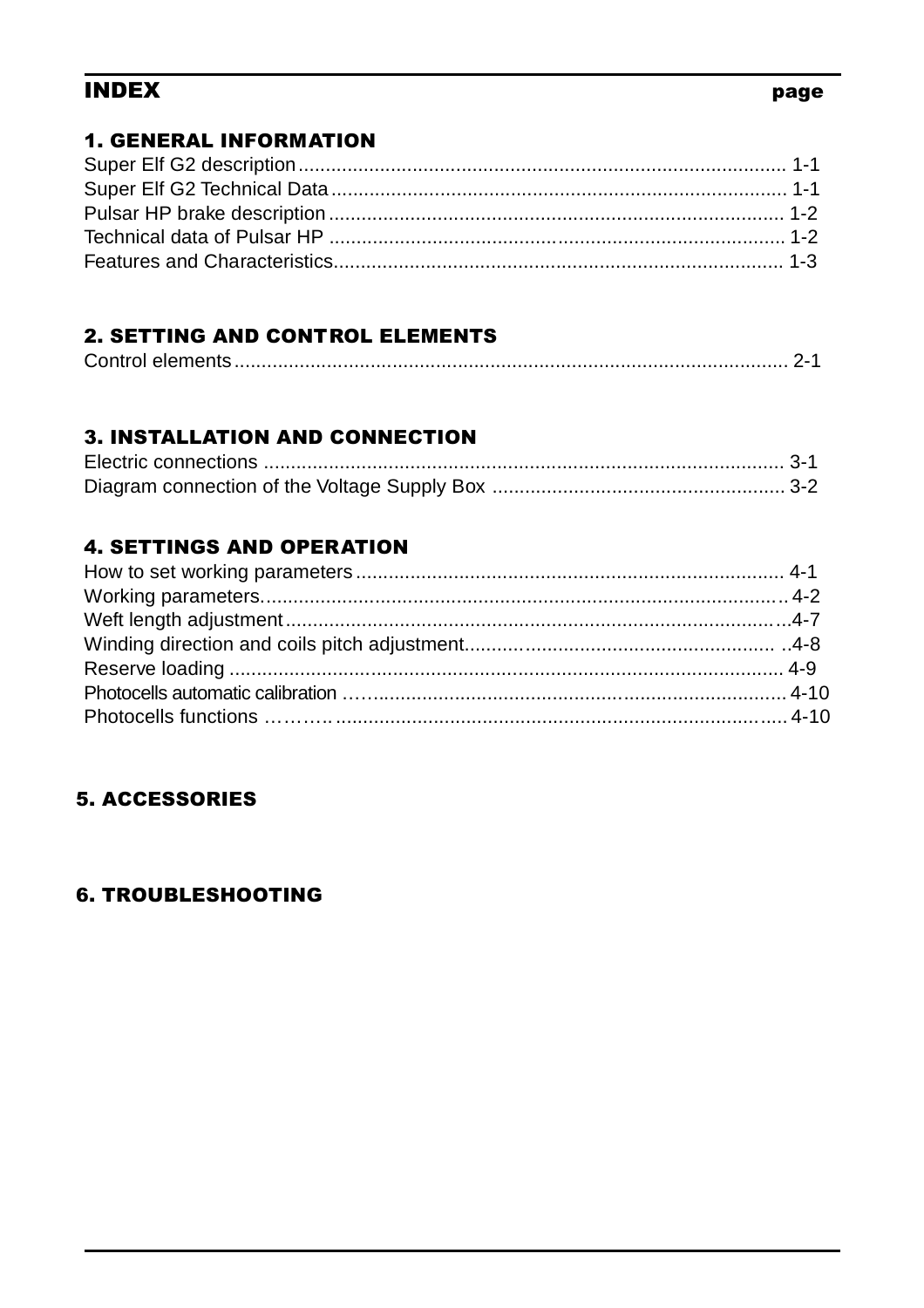## 1. GENERAL INFORMATION

## Super Elf G2 description

**SUPER ELF G2** is a Weft Feeder with **yarn separation** and complete new design.

Thenewpermanent Magnet Motorallows fast reaction and accurate yarn storage control on the spool body.

## Super Elf G2 - Technical Data

Power supply by means of the specific Roj Control Box: ....................................................... **100 V dc – 24 V dc** Weft feeding speed (**ONLY** with pattern in advance)......... **max 2000 m/min**

#### **Note**

The maximum speed could be effected by causes not related to the Super Elf System. For instance:

- Spooling not suitable
- Weak weft
- Packages position
- Too high tension to the weft on the package side
- Etc.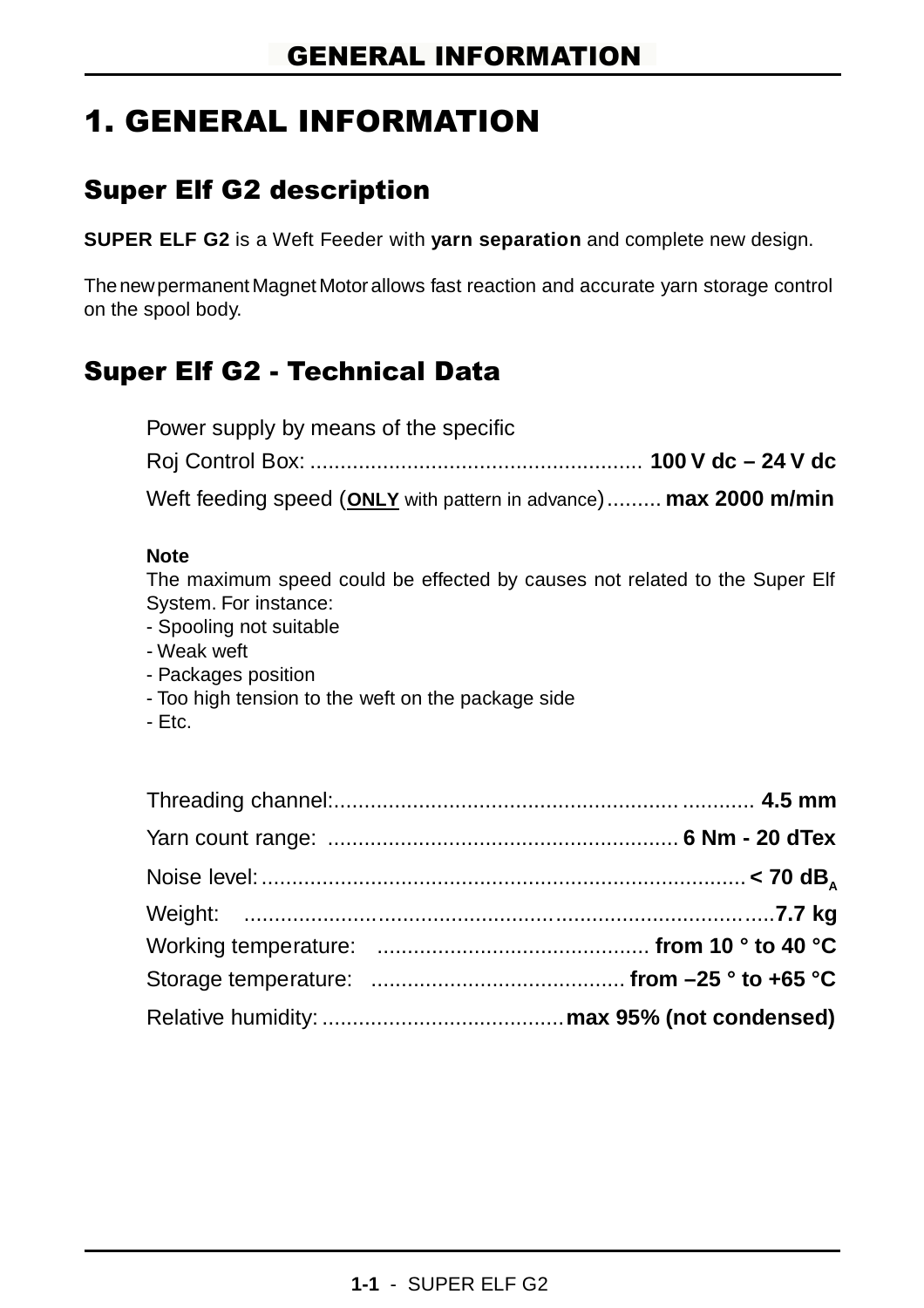## Pulsar HP brake description (optional)

The Pulsar HP device, (P/N 52R00109R), performs the following two functions:

**Breaking function:** to reduce the tension pick to the weft when the same is stopped by the Electromagnet pin. This is to avoid the following problems: a. weft breakage at the end of the insertion b. weft loops or slack picks in the fabric.

**Pull back function:** after the yarn cutting, yarn is pulled back into the nozzle. This is to avoid that the weft gets tangled in the next weft to be inserted by the contiguous nozzle.

## Technical data of Pulsar HP (optional)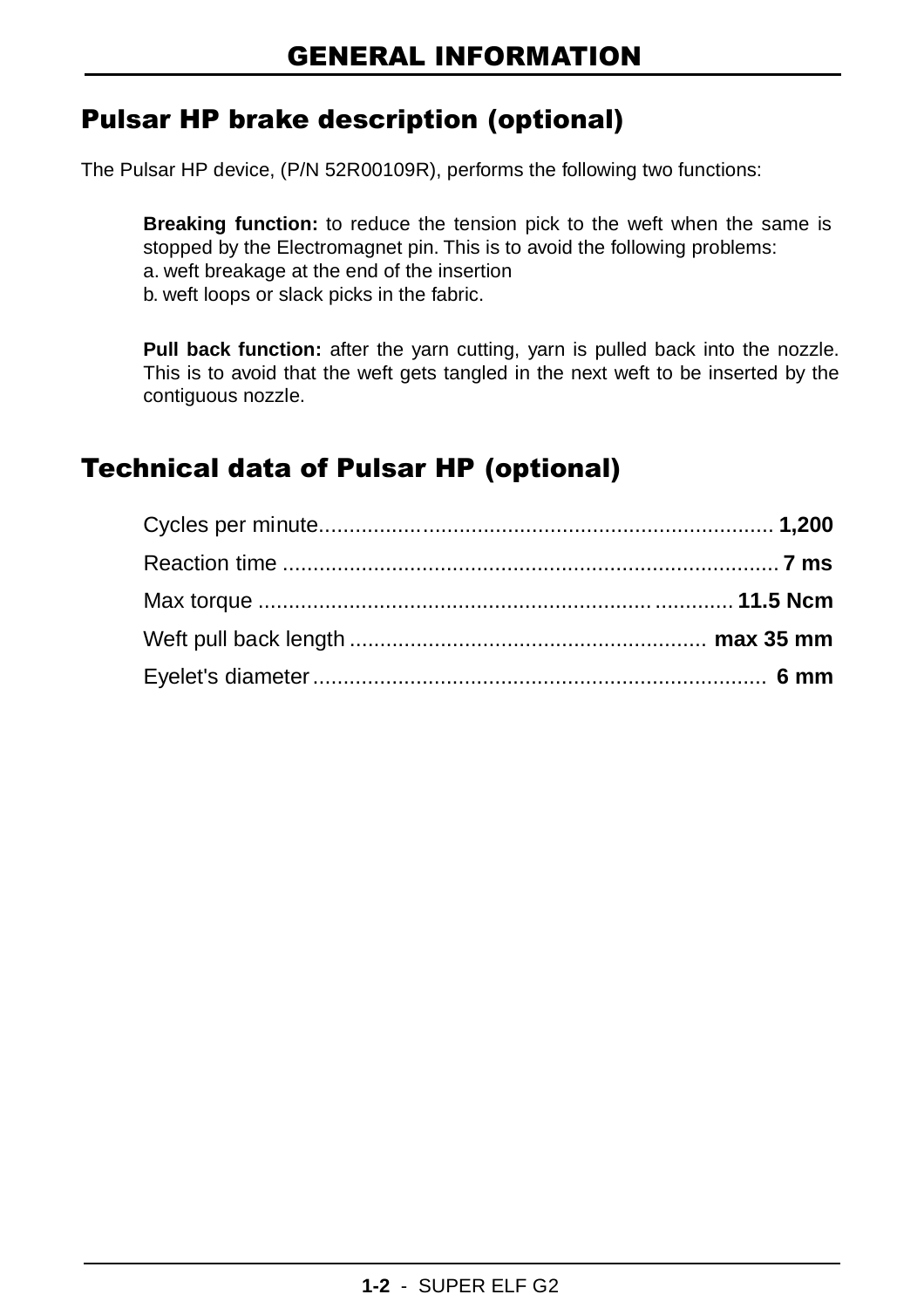## Features and Characteristics

- The Weft Feeder can be set for rotation S or Z depending on the yarn twist.
- Yarn separation is adjustable from 0.7 mm to 2.2 mm.
- Outgoing Coils detection by means of single photocell.
- Weft breakage control ("Loom Stop" function) through a photocell incorporated in the Super Elf G2 or through the TFE6 weft Stop Motion device.
- Weft length adjustment, by setting the spool body diameter and the number of coils to be released each insertion. Range of weft lengths: from 64 to 672 cm.

#### *Note:*

*Weft lengths ranging from 87 to 96 cm CANNOT BE MEASURED.*

- Suitable for CAN BUS communication protocol with the loom panel or for Serial Line communication.
- Super Elf G2 parameter settings from the loom panel or by means of an external ROJ Hand Terminal
- Pulsar HP brake control (P/N 52R00109R).
- Pulsar Strong brake control (P/N 52R00106R).
- Half weft threading by means of a pneumatic system.
- New Electromagnet design.
- Permanent Magnet motor for more accurate speed control (sensor less), faster acceleration, full torque at all speeds and lower energy consumption.
- Sealed motor, photocells housing and cable connections are IP63 Water Proof standard
- New anti-balloon design with reclining Funnel simplifies maintenance and optimizes space requirements for multi-colour applications.
- New front eyelet holder design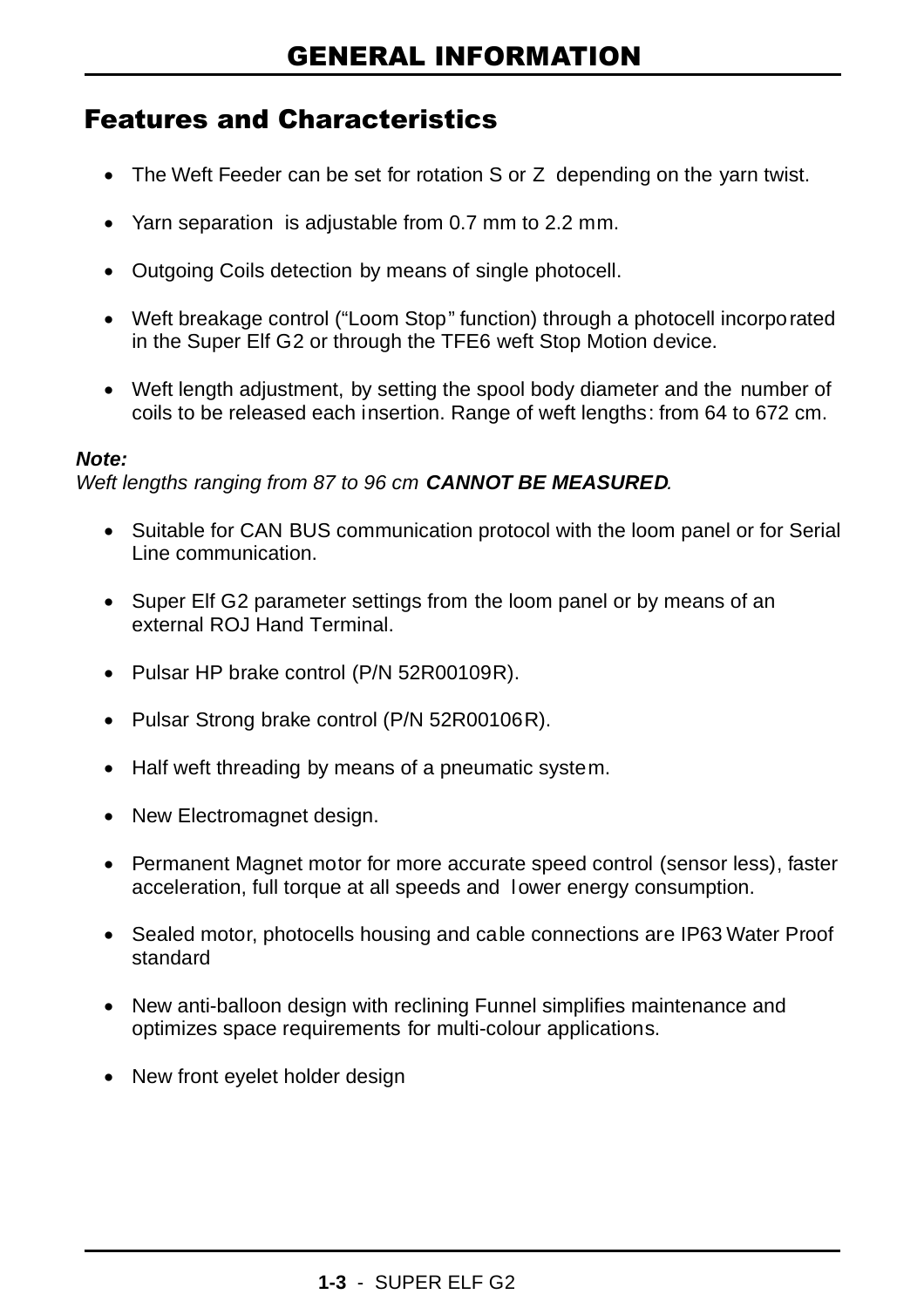## 2. SETTING AND CONTROL ELEMENTS



## Front Control elements

## 1 FUNCTION PUSH BUTTON

It activates the Electromagnet and allows the following operations:

- **a-** Weft reserve removal.
- **b-** New weft reserve loading.
- **c-** Release of only one coil when the weft reserve is already on the Spool Body.
- **d-** Automatic photocells calibration if pressed for longer than 10 sec (see pag. )

### A SIGNALLING LED

When the weft feeder is powered, the led turns on if no faults are detected. In case of problems, the led blinks.

### B ADJUSTMENT SCREW FOR THE ELECTROMAGNET POSITION

#### C, D, E

## ADJUSTMENTS SCREWS OF SPOOL BO DY DIAMETER (Coil length)

## F PUSH BUTTON FOR SETTING OF WINDING DISC ROTATION DIRECTION AND COILS SEPARATION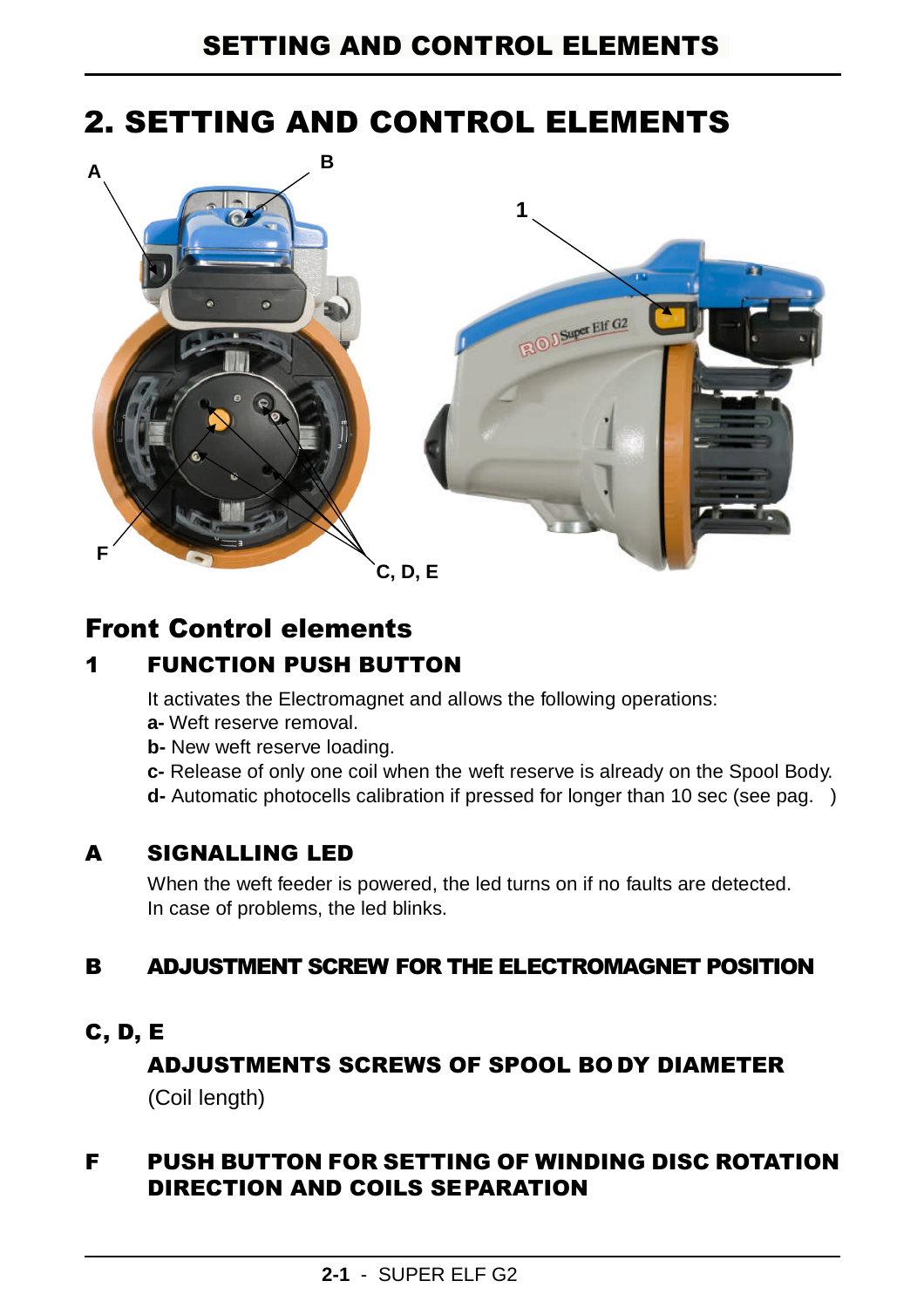## Electric connections

• Fix the Voltage Supply Box to the Stand by means of the proper brackets.

#### *Note:*

*Minimum distance from the Box to the floor must be 20 cm (see fig. 5)*

• Install the Weft Feeders on the Stand by means of the existing clamps.

#### *Note:*

*The feeders must be positioned on the stand according to the type of installation. It is important that the yarn path is as straight as possible between the Feeders and the loom's nozzle, in order to avoid yarn bouncing on the spool body after yarn cut .*

- Connect the Feeder's cables to the Voltage Supply Box following the numeric correspondence to the loom nozzles (Feeder working with the weft threaded in nozzle 1 must be connected to the position 1 of the Voltage Supply Box; etc.).
- Connect the CAN BUS or Signals Cable to the loom.
- Feeder's Stand and Creel must be connected to the earth of the loom.
- Connect the plug of the 3-phase power cord to the socket on the loom panel (see fi g.12).

#### *Warning!*

*The connection between the Voltage Supply Box and the 3-phase power supply network must always be as stated on the following page. In this way, the loom main switch performs also as main switch for the Weft Feeders (see fig. 12).*

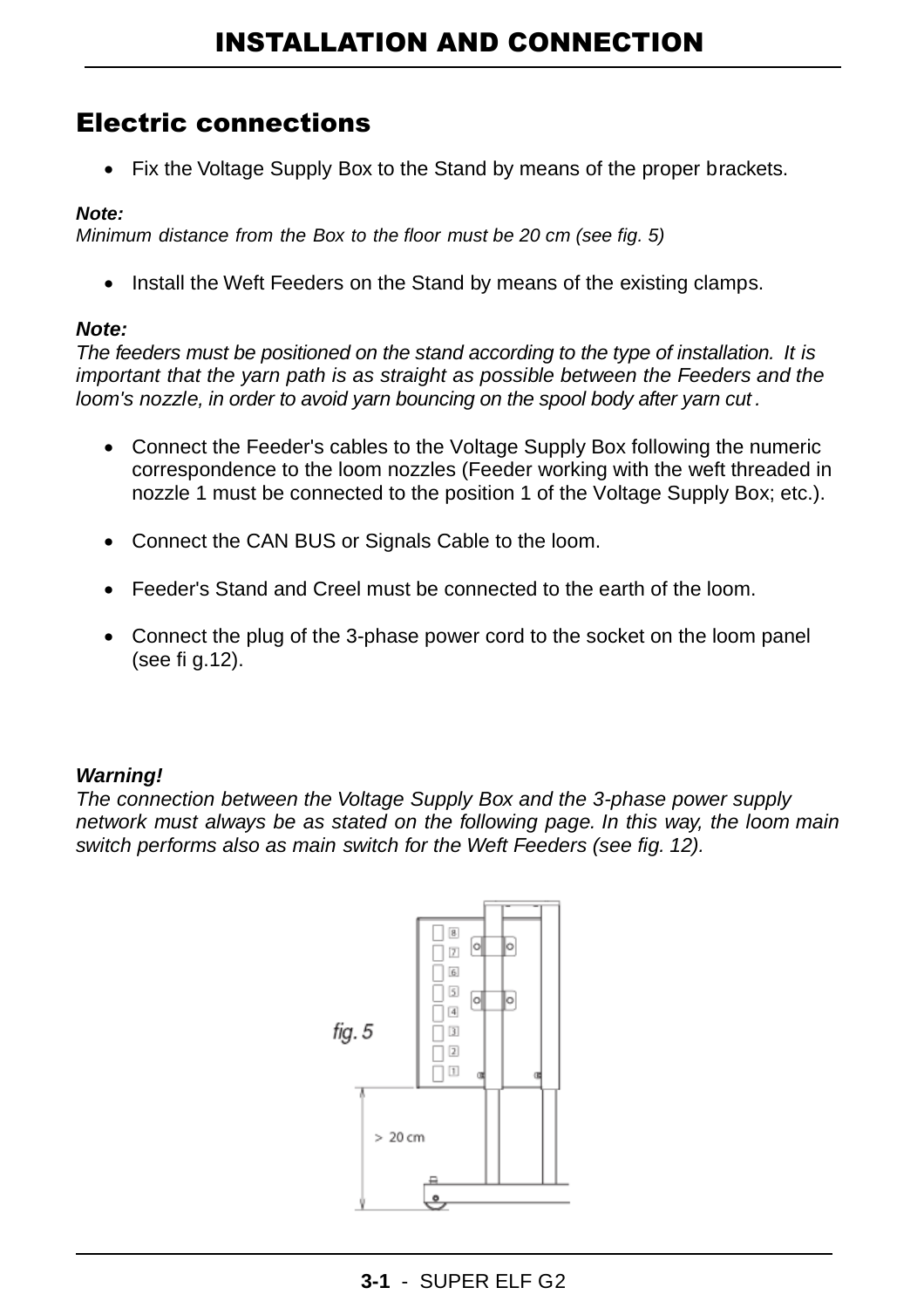## Diagram connection of the Voltage Supply Box



#### *Note:*

The Voltage values supplied to the Weft Feeders can be checked on the Voltage Supply Box connectors (see fig. above).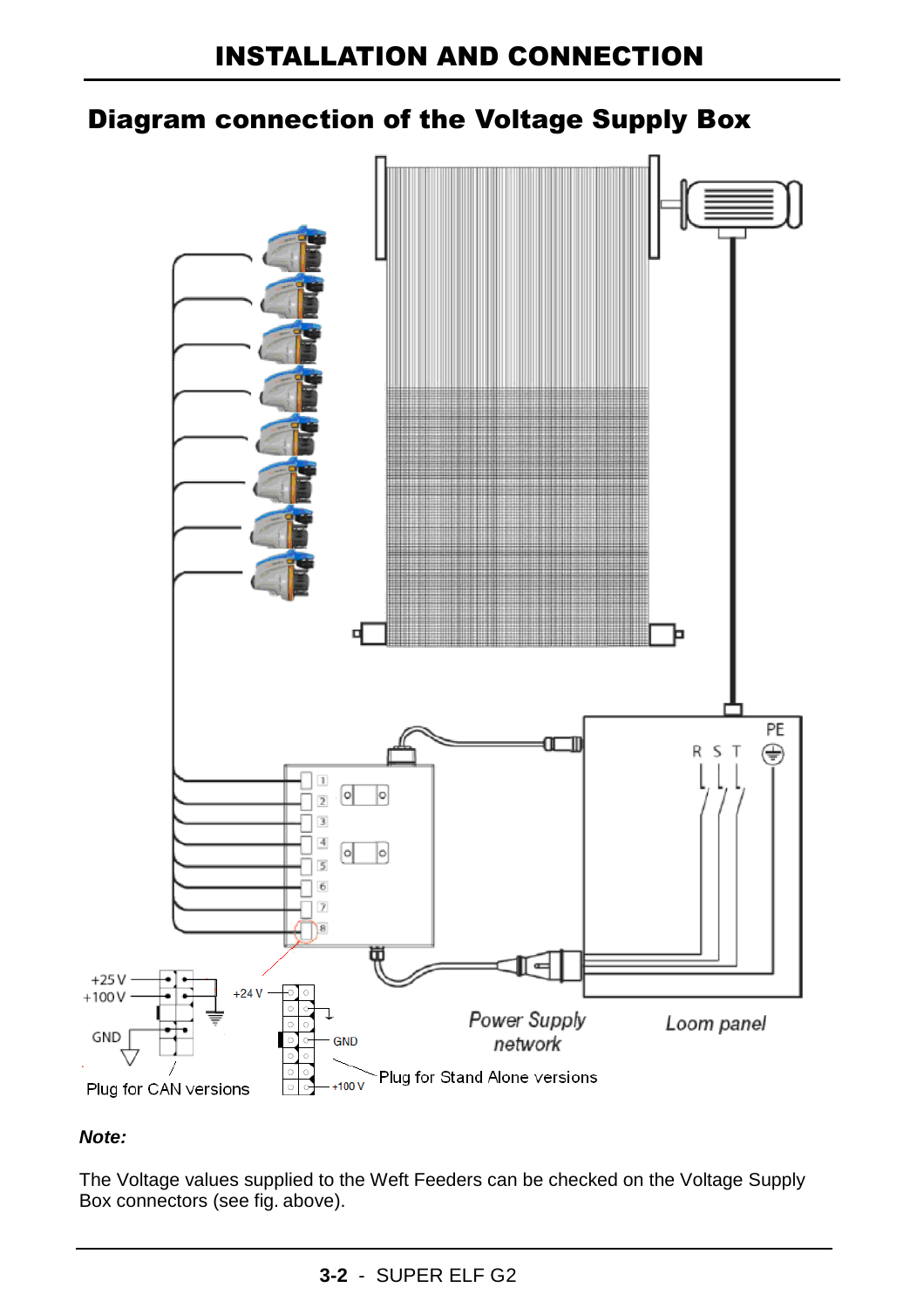## 4. SETTINGS AND OPERATION

## How to set working parameters

- 1. Turn the loom main switch ON. The feeders are now supplied with power and receive the setup data from the loom panel or from the ROJ Hand Terminal.
- 2. If the feeders are fitted with the Pulsar HP device (optional), an automatic pulsar calibration cycle (one movement one time up and down completely) is made or at power ON, or when pressing the push button to release one coil, depending on the type of application (see page related to parameter loom type, for additional information). If no errors are found during the calibration, the signalling led remains ON. In case of faults, the led blinks, and an error is shown on the ROJ Hand Terminal or on the loom display.



3. According to the woven article, adjust the functioning parameters of Super Elf G2 through the loom panel keyboard, or through the ROJ LCS Loom control system, or through the ROJ Hand Terminal.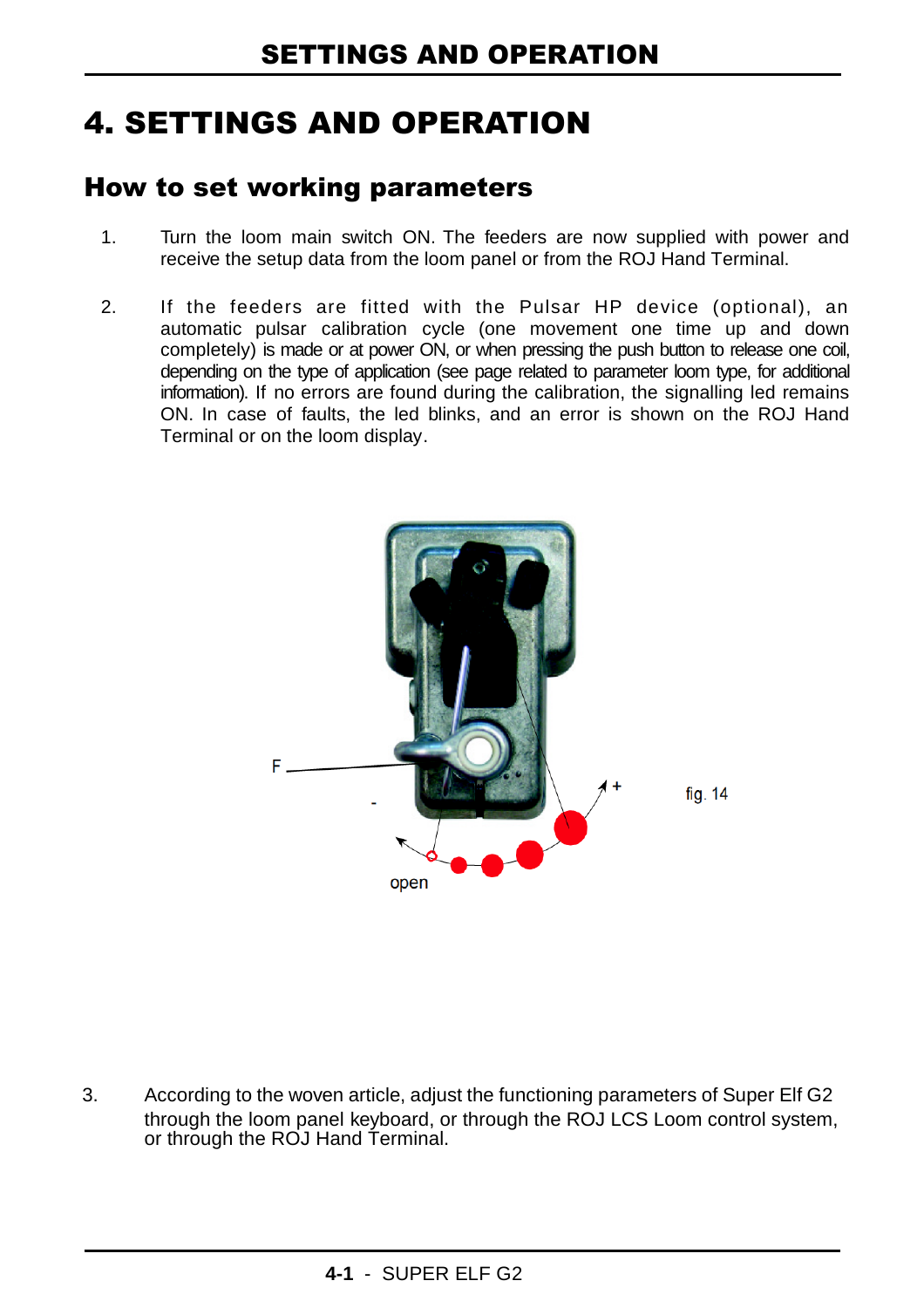## **WORKING PARAMETERS**

#### **LENGTH**

To set the weft length [in cm] to be released by the feeder at each pick. The value is automatically converted into an alphanumeric combination:

- the letter, (between A and E), indicates how to adjust the Spool Body diameter.

- the number, (between 2 and 12), indicates how many coils are released at each pick.

#### *Note:*

*Some weft lengths can be woven by using different combinations between Spool Body diameters and coils to be released. It is strongly recommended to make the Feeder operating with the Spool Body set to the wider diameter and releasing the minimum number of coils (see table).*

| Nr. of | <b>Reference letter</b> |        |        |        |        |
|--------|-------------------------|--------|--------|--------|--------|
| coils  | A                       | в      | С      | D      | E.     |
|        | <b>Reed width [cm]</b>  |        |        |        |        |
| 02     | 6872                    | 7375   | 7678   | 7982   | 8385   |
| 03     | 96108                   | 109112 | 113118 | 119123 | 124127 |
| 04     | 128144                  | 145150 | 151157 | 158164 | 165170 |
| 05     | 171180                  | 181187 | 188196 | 197205 | 206212 |
| 06     | 206216                  | 217225 | 226235 | 236246 | 247255 |
| 07     | 241252                  | 253262 | 263274 | 275287 | 288297 |
| 08     | 275288                  | 289300 | 301314 | 315328 | 329340 |
| 09     | 310324                  | 325337 | 338353 | 354369 | 370382 |
| 10     | 344359                  | 360374 | 375392 | 393410 | 411425 |
| 11     | 378396                  | 397412 | 413431 | 432451 | 452467 |
| 12     | 413432                  | 433450 | 451470 | 471492 | 493501 |

#### **ROTATION**

To set the winding direction of the Feeder according to the yarn twist.

• Possible setting: ROT Z / ROT S

#### *Note:*

*When changing the winding direction, the coils pitch has to be changed too.*

#### **4-2** - SUPER ELF G2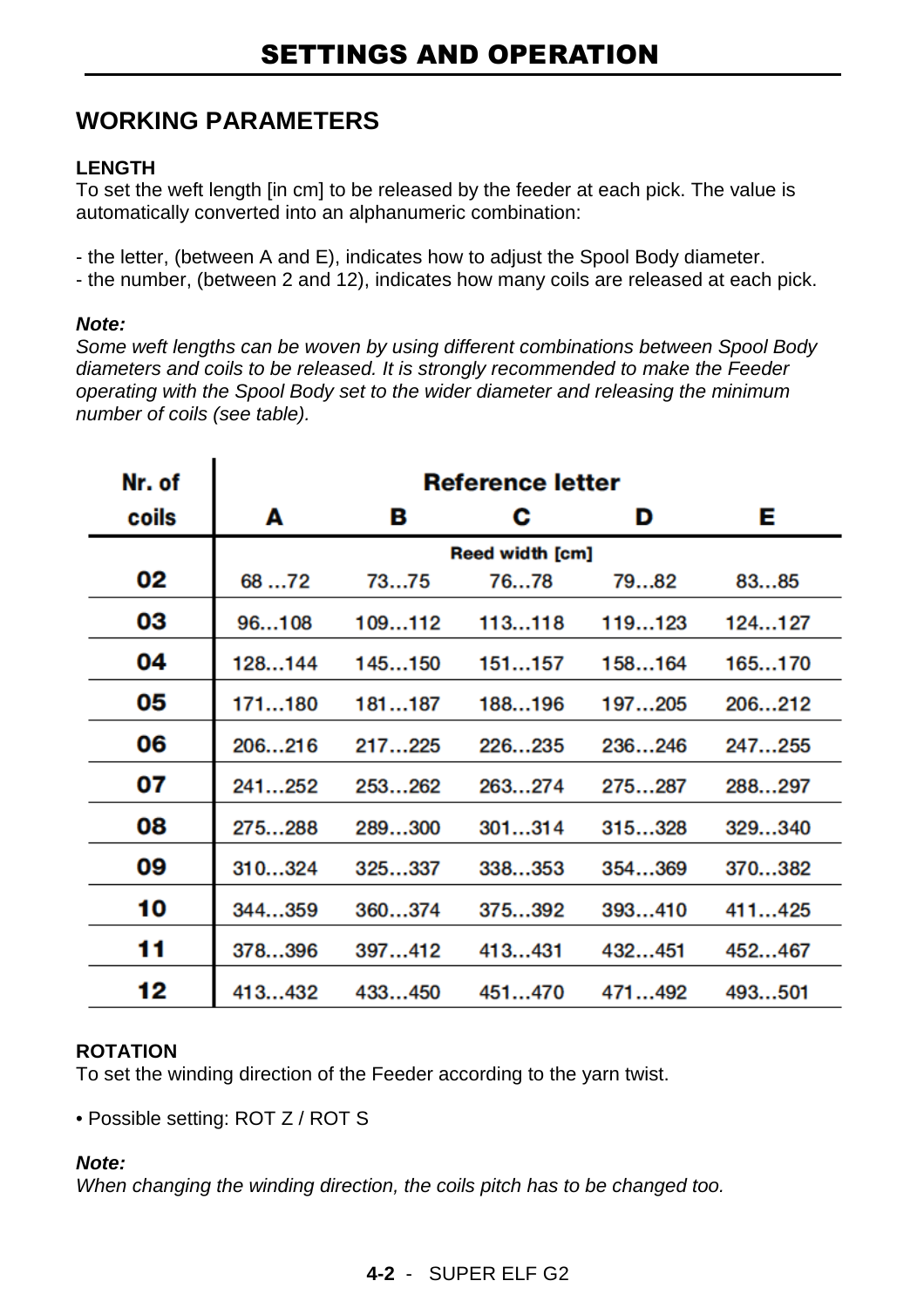#### **SENSIBILITY**

This is to set the sensitivity of the photocell which is controlling the outgoing coils.

- Possible setting: LOW (low sens.) / HIGH (high sens.)
- Recommended setting: LOW

#### *Note:*

*Set HIGH when the yarn count is lower than 50 dtex, or in case of shining and reflective yarns*.

#### **WEFT STORAGE**

To set the number of coils to be on the Spool Body of the Feeder.

• Possible setting: 12 - 68

• Recommended setting: according to the yarn count, set the coils pitch as low as possible. Set the highest number of coils so to avoid they overlap each other at the Stopper side. The reserve has to be over 3/4 of the Spool Body's length.

#### *Note:*

*In case of different reserve position between Feeders set with the same number of coils, make them equal by adjusting the coils pitch.*

#### **LOOM STOP**

This is to set the reaction time of the Weft break signal.

- Possible setting: 2 5 / N (Weft break control Off)
- Recommended setting: 3

#### *Note:*

*Increase the value in case of false stops of the Loom.*

#### **PIEZO**

To control the yarn break with an external sensor (e.g. Roj's PIEZO sensor TFE6).

- Possible setting: 2 \_ 5 / N (sensor Off)
- Recommended setting: 3

#### **INHIBITION**

To avoid faulty length measurement due to fluffs or dust released by the yarn.

- Possible setting: 40% 80%
- Recommended setting: 60%

#### *Notes:*

- *1. Increase the value to 70% or 80% in case of fluffy yarns (e.g. Cotton), or wrong length released by the Feeder (one coil less).*
- *2. Reduce the value to 50% or 40% only with non fluffy yarns (e.g. synthetics)and irregular flying times.*

#### **4-3** - SUPER ELF G2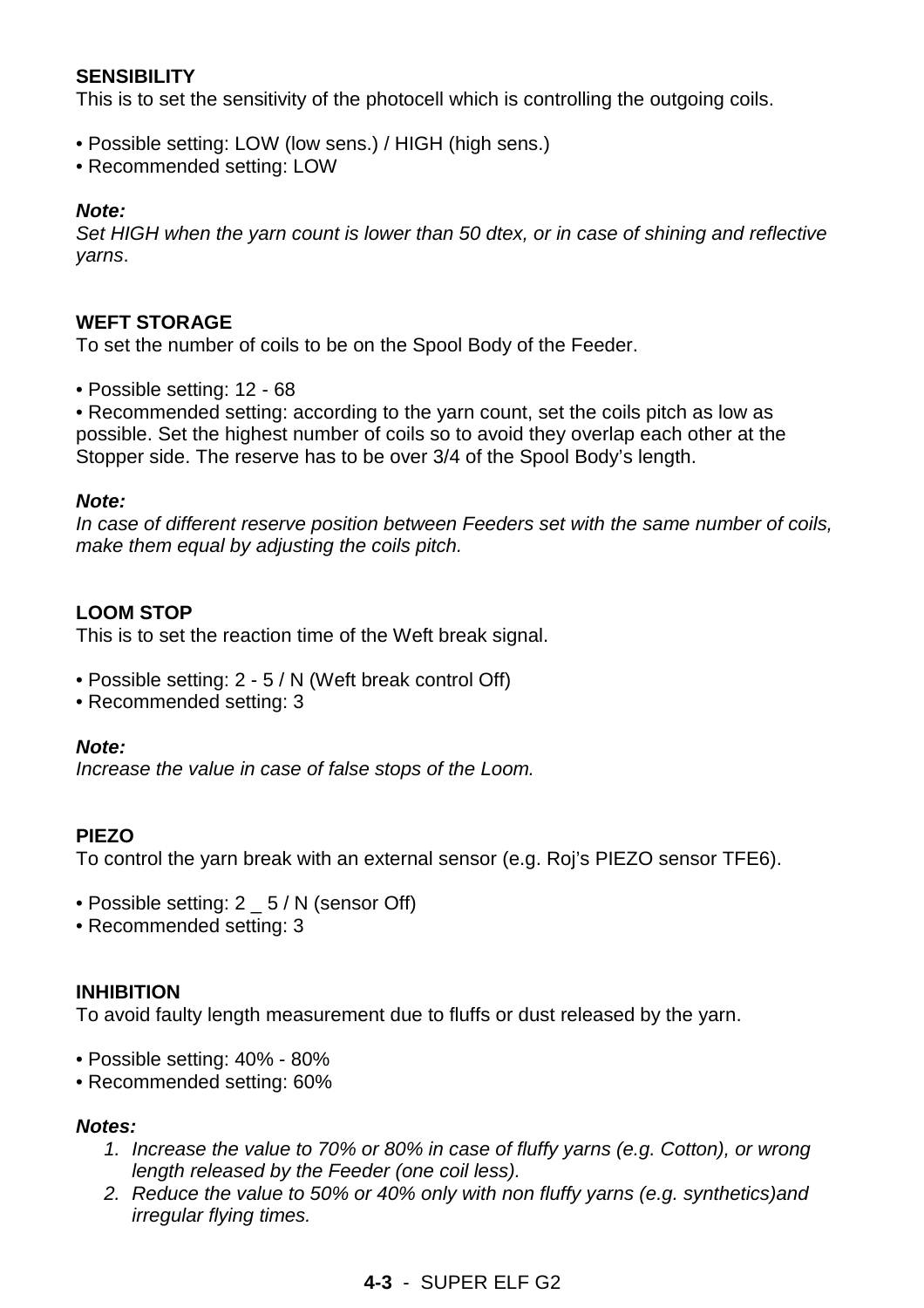#### **ACCELERAT.**

This is to set the acceleration ramp of the motor according to the pattern to be woven.

- Possible setting: LOW (standard) / HIGH (max)
- Recommended setting: LOW

#### *Note:*

*Set HIGH when weaving stripes, or one color installation. With this setting the working temperature of the Feeder could increase.*

#### **MANUAL RLS**

To set the number of coils to be manually released, when pressing the release push button on the feeder side.

- Possible setting: 1 COIL / LENGTH
- Recommended setting: 1 COIL

#### **LOOM TYPE**

This is to set how the Super Elf opertes, according to the type of loom.

• Possible setting: 0 - 9

#### *Notes:*

- *1. The value is set automatically to 1 for installation on Dornier Serial line looms*
- 2. *Set this parameter to 4 in case of installations on water jet looms with LCSW (Loom Control System) or with W2C. For these applications, in case of installations with Pulsar HP, it is necessary to make a Pulsar HP calibration cycle at every loom power ON, before starting the loom, by pressing the normal release push button to release one coil (during this phase, when releasing one coil, it is also opened the gripper in order to allow correct Pulsar HP fork movement during the calibration). If the calibration was not made correctly, when pressing the button ARRANGE on the loom, the feeder will start blinking and indicate the message "PULSAR ERROR".*
- 3. *Set this parameter to 6 for installations with ROJ Mt4 Plus Voltage Supply box.*
- 4. *Set this parameter to 9 for installations on water jet loom with 1 color control box. For these applications, in case of installations with Pulsar HP, the calibration cycle for the Pulsar fork is automatically at every loom power ON (it is also automatically released one coil, to make sure that the yarn is loose and the Pulsar HP fork can move correctly).*

#### **TRIGGER AUX**

To set how many coils are released during the "automatic pick finding" operation.

• Possible setting: 1 - 9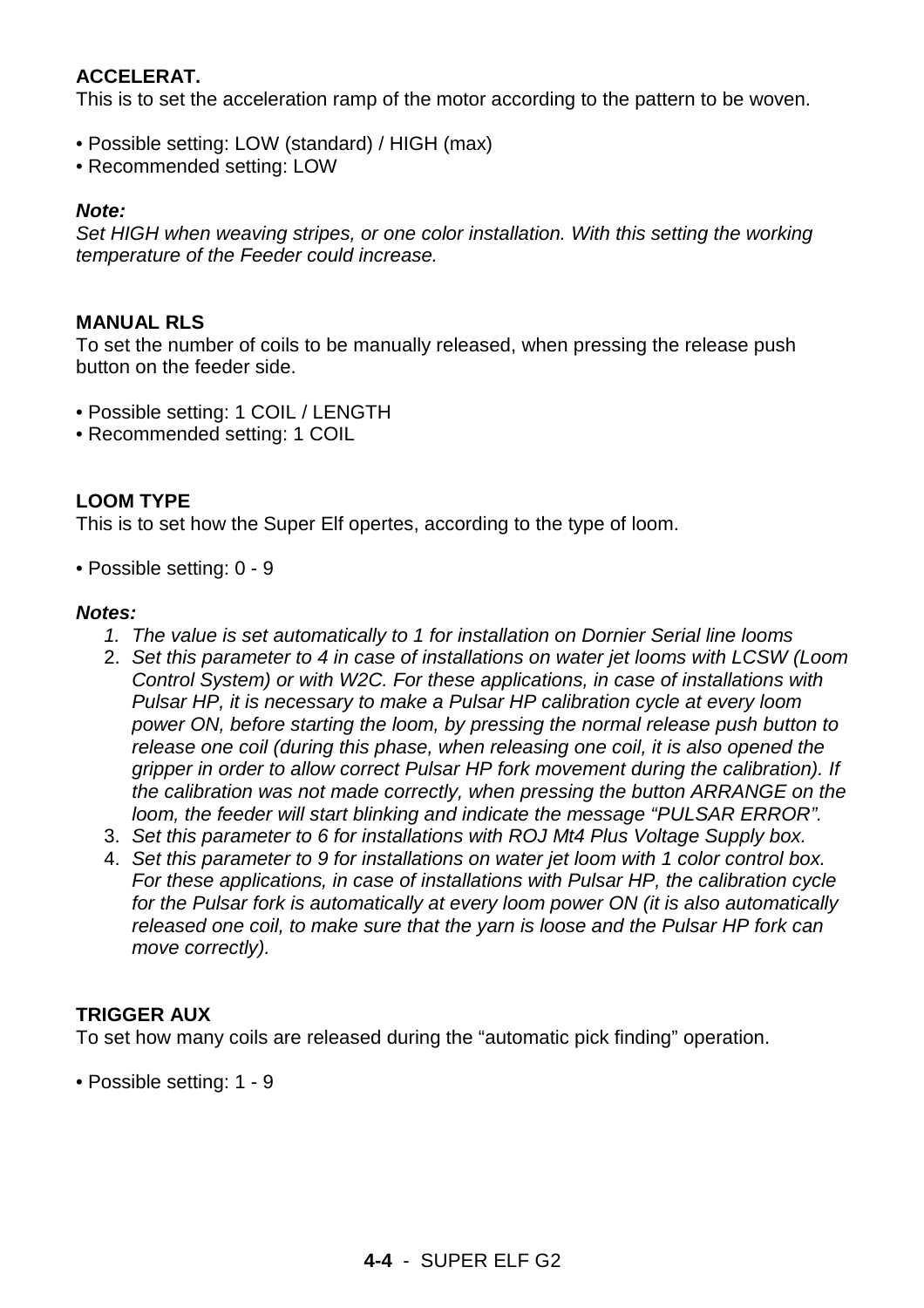#### **WEFT IRREG**

This is to void wrong weft lenth meauserement due to eventual overlapping of the coils on the Spool Body.

- Possible setting: YES (protection not activated) 5 / N (protection activated)
- Recommended setting: NO

#### *Note:*

*Set YES only in case of short picks (one coil less) and very irregular insertion times (fancy yarns).*

#### **BRAKE TIME**

It sets the braking starting point, referred as anticipation from the point "0" (zero), adjusted with steps of 0,5 seconds each. With the setting "0", there is no anticipation, the Pulsar braking rod reaches its angle position at the same time when the yarn is stopped by the magnet pin.

| • Possible setting:    | 020                                                                |  |  |
|------------------------|--------------------------------------------------------------------|--|--|
| • Recommended setting: | $03$ = range recommended for filament yarns                        |  |  |
|                        | $48$ = range recommended for fiber yarns                           |  |  |
|                        | $> 8$ = range recommended for delicate yarns (for<br>example wool) |  |  |

#### **BRAKE WEFT**

It sets the torque of the Pulsar's rod.

| • Possible setting: | 04     | for fiber yarns    |
|---------------------|--------|--------------------|
|                     | 5…9    | for filament yarns |
|                     | 10  14 | for wool yarns     |

• Recommended setting: depends on yarn type and count (see below):

| Yarn type       | maximum                                 | high                                                                        | medium                                        | low | minimum           |
|-----------------|-----------------------------------------|-----------------------------------------------------------------------------|-----------------------------------------------|-----|-------------------|
| <b>Fiber</b>    | $\mathsf{[} < 5 \mathsf{Ne} \mathsf{]}$ | [5-10 Ne]                                                                   | $[10 - 16$ Ne] $[16 - 30$ Ne] $[> 30$ Ne]     |     |                   |
| <b>Filament</b> |                                         | [>1100 dtex] [1100-550 dtex] [550-300 dtex] [300-150 dtex] [<150 dtex]<br>8 |                                               |     |                   |
| Wool            | 14                                      | $\left[ < 18 \text{ Nm} \right]$ $\left[ 18 - 35 \text{ Nm} \right]$<br>13  | $[35 - 48 \text{ Nm}]$ $[48 - 58 \text{ Nm}]$ |     | $[> 58$ Nm]<br>10 |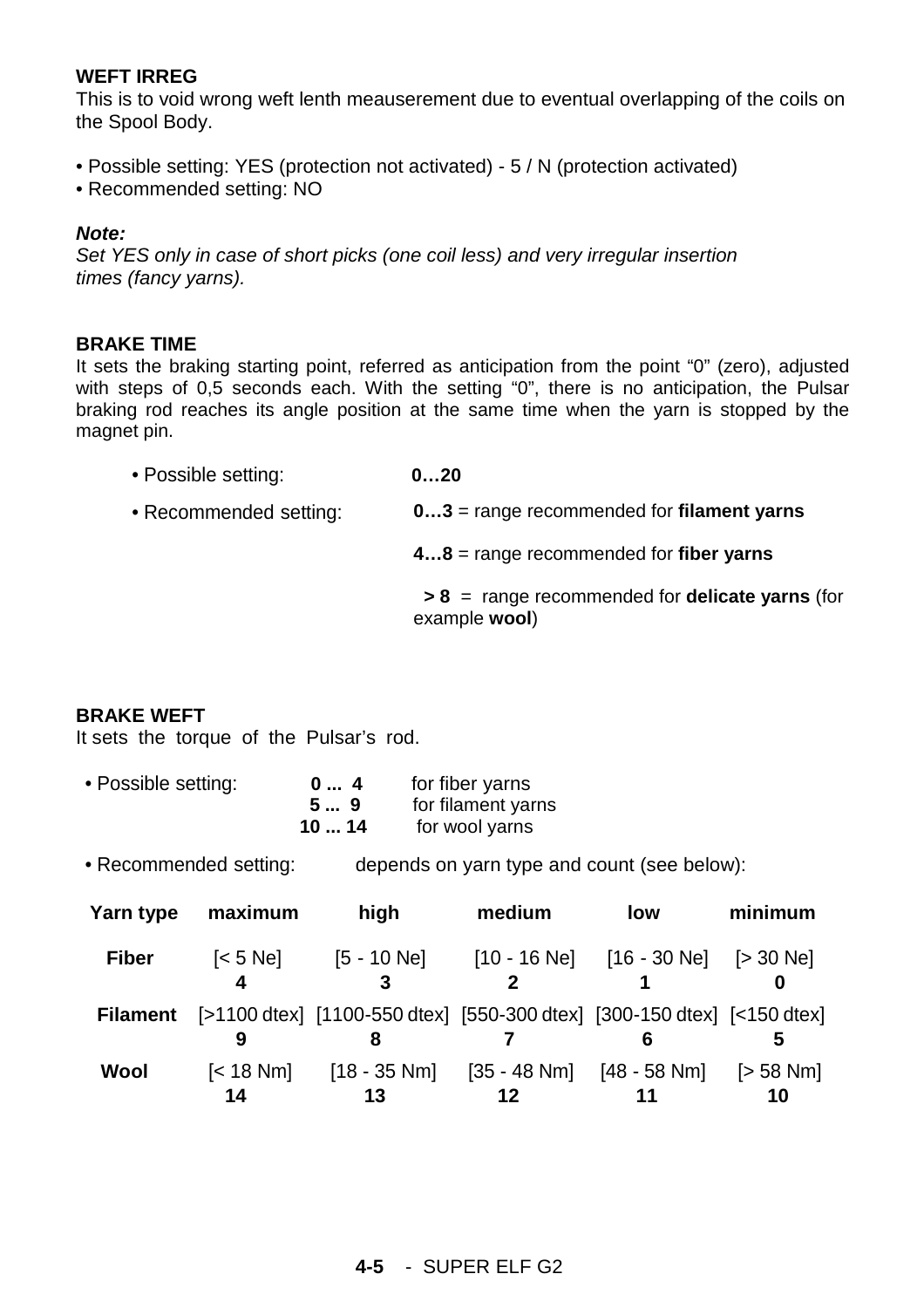#### **BRAKE STEP1**

This parameter enables yarn tension control by setting the pulsar torque angle:

- Possible setting: **1 ... 5 NO** = pulsar disabled  $1 = Min$ . angle  $5 = Max$ . angle
- Recommended setting: **2 =** the low torque angle allows a small reduction of the peak torque at yarn stop without slowing-down the weft arrival. **3 =** the medium torque angle allows a good reduction of the peak torque at yarn stop with a small slow-down of the weft arrival. **4 =** the high torque angle allows a biggerreduction of the peek torque at yarn stop but slows- down the weft arrival.

#### **PULSAR TYPE**

To be set according the type of Pulsar connected.

#### *Notes:*

- *1 Set the value to 2 in case using the Pulsar Strong P/N 52R00106R*
- *2 When using the Pulsar HP, it is automatically recognize by the feeder board, and this parameter is not considered.*

#### **PULL BACK**

This is to set the control of the Pulsar in order to draw back the weft from the nozzle after the cut (Pull-back function).

• Possible setting: YES - NO

#### *Note:*

*.*

*If the parameter PULSAR TYPE is set to 2 (Pulsar Strong for water jet looms, the Pull Back function is never activated)*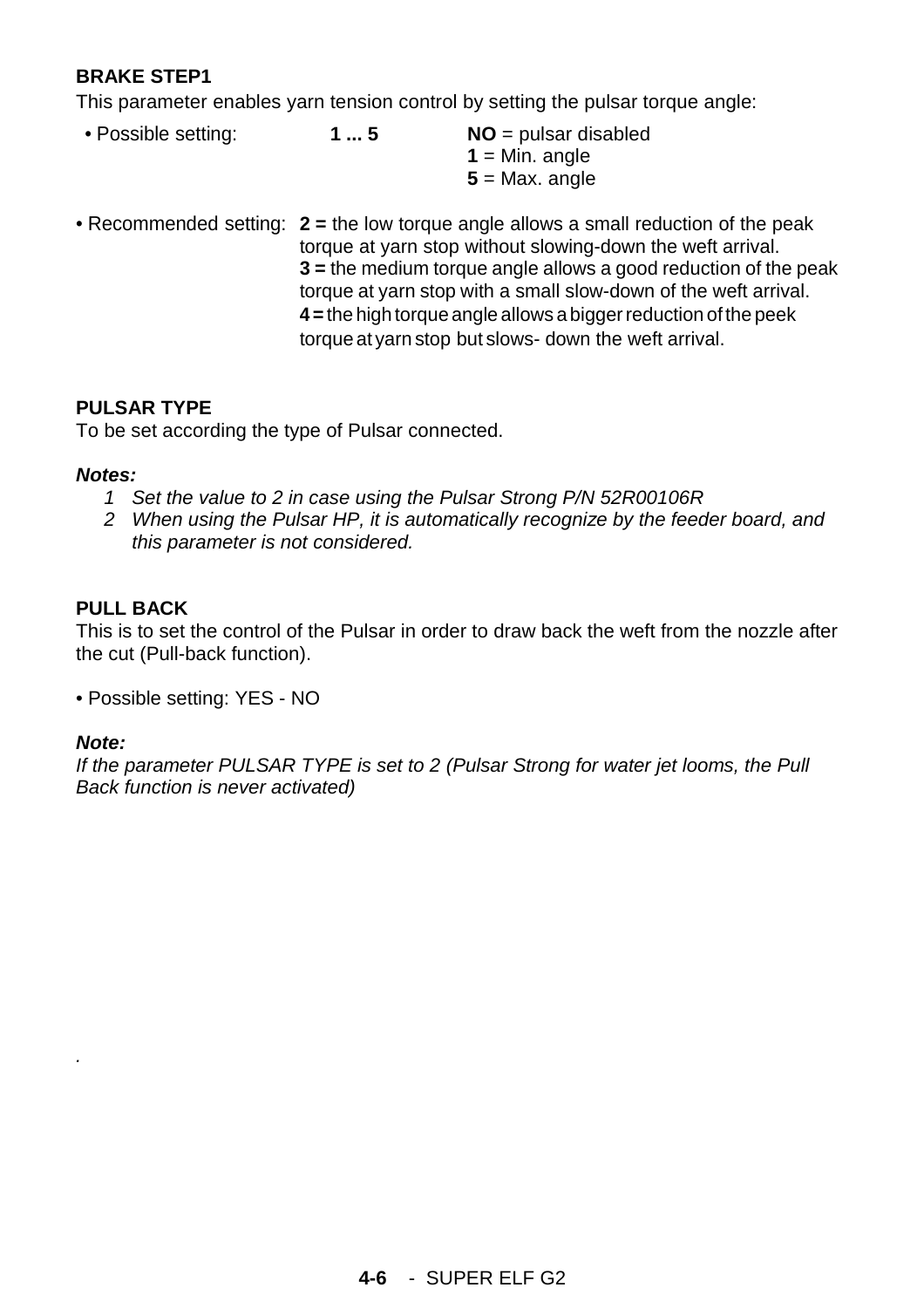## Weft length adjustment

The diameter of the Weft Feeder Spool Body must be set according to the indication shown on the loom panel display.

## Procedure:

- 1. Turn OFF the Weft Feeder
- 2. Loosen the screw **B** and raise the Photocells/Electromagnet Group. Fix it.
- 3. Loosen **D and E** socket head screws (3 mm socket).

4. Adjust the diameter of the Spool Body by turning the **screw F** in order to move the sectors of the Winding Group to the marked reference letter shown on the loom panel display.

- 5. Turning the Winding Disc put the eyelet in the upward position.
- 6. Tighten the two screws **D** to block the fixed sectors
- 7. Check that the movable sectors are centrally positioned in respect with the fixed ones.
- 8. Tighten the two screws **E** to block the movable sectors.

9. Turn the Winding Disc and check that no movable sectors get in contact with the fixed ones; this is in order to avoid possible damages when the feeders is in operation.

#### *NOTE:*

*If the movable sectors get in contact with fixed ones, loosen the two screws E, adjust the position of the movable sectors, and tighten the two screws again.*

10. Loosen the screw **B** and position the Photocells/Electromagnet Group so that the distance between the Electromagnet and the Spool Body is about 1 - 1.2 mm (see picture below - use the special gauge supplied together with the Feeder). Tighten the screw **B**.

11. Load the reserve as described in page

12. Start up the loom and check if the weft length is required. If it is too long, decrease the Spool Body diameter. If it is too short, increase the diameter

#### **Warning!**

Fixing torque recommended for the screws **D** and **E**: 2.3 Nm ± 10%.

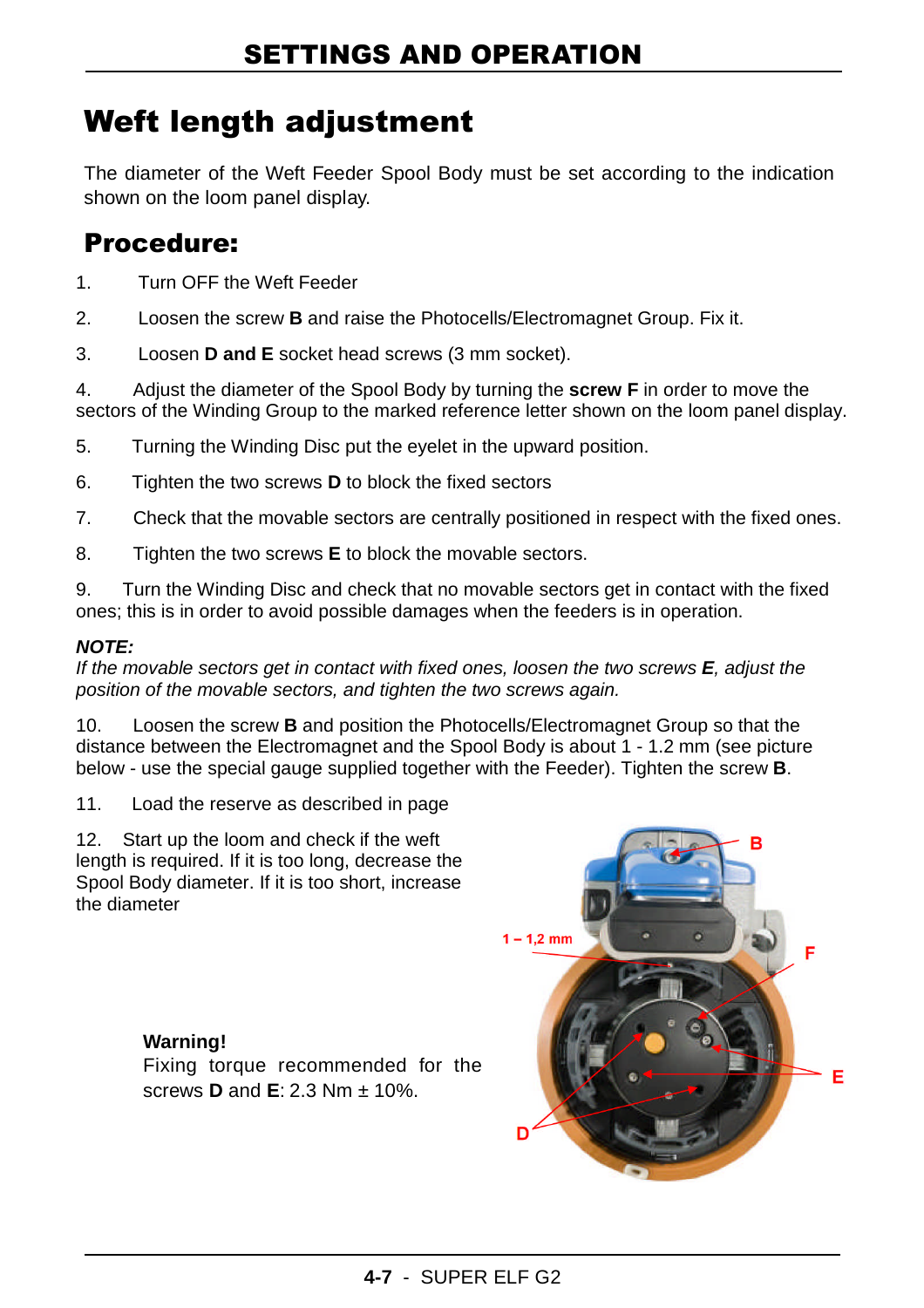## Winding direction and coils pitch adjustment

The winding direction of the Weft Feeder (S or Z) must be adjusted according to the yarn twist. Correspondence is needed between the motor electric setting and the mechanical one of the Spool Body. Act as follows:

- 1. Press the yellow Separation push-button placed in front of the Spool Body and simultaneously turn the Winding Disc until you hear a "click" (the yellow pushbutton is entered in a slot).
- 2. While keeping pressed this push-button, turn the Winding Disc up to the chosen position (the ceramic eyelet indicates the position). Release the push-button.



#### *Note:*

*The coils pitch must be adjusted according to the yarn count and the number of coils set on the loom panel. Avoid the accumulation of coils in front of the Spool Body.*

- 3. Select the winding direction rotation on the loom panel: the Electromagnet pin goes up allowing removal of the reserve from the Spool Body. In the meanwhile, the eyelet of the Winding Disc moves to the threading position.
- 4. Press the reserve push button, the Electromagnet pin goes down and the weft reserve is loaded.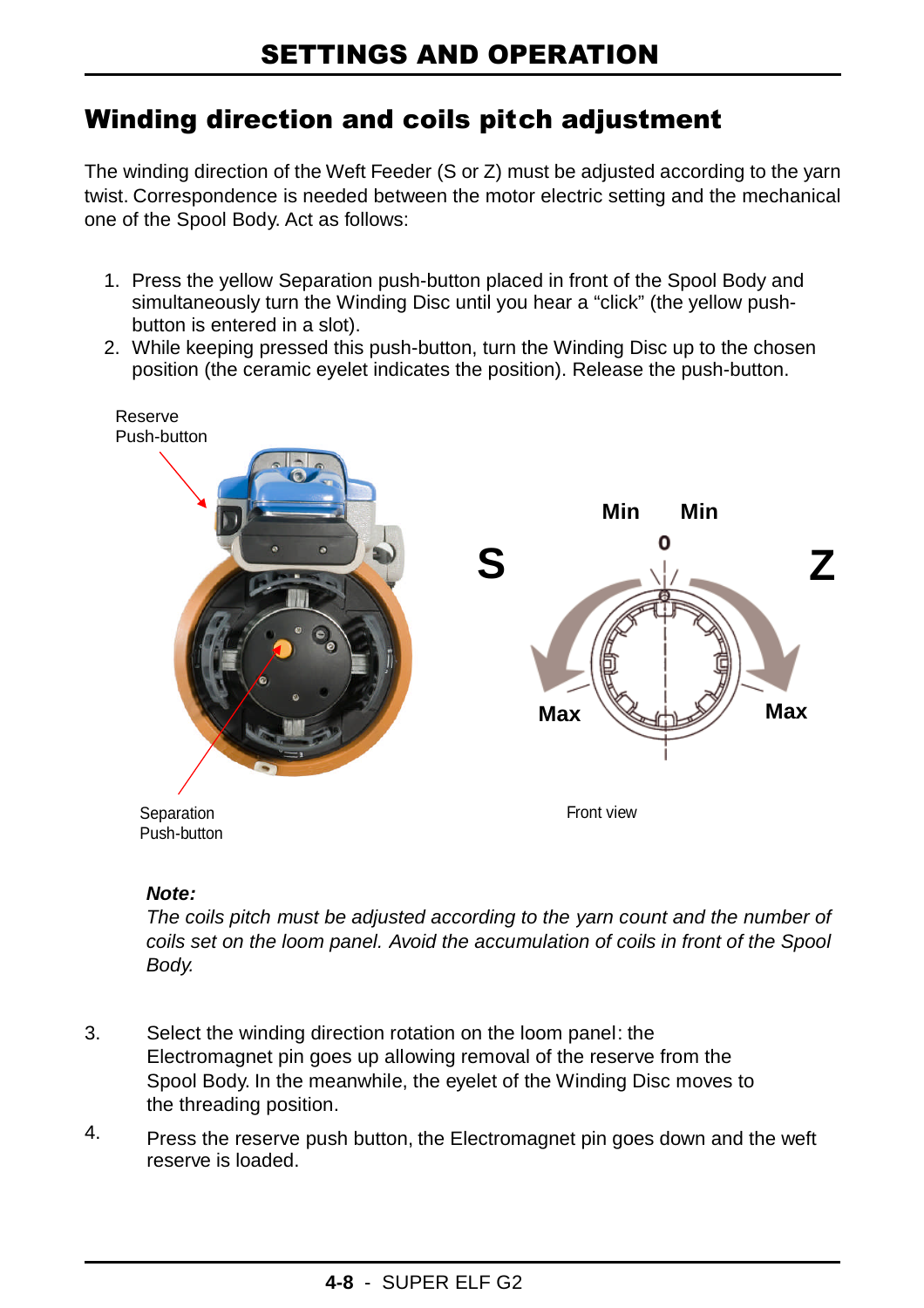## Reserve loading

- 1. Press the Reserve push-button on the feeder side for more than 3 seconds: the Electro- magnet pin goes up and the Winding Disc automatically moves to the threading position.
- 2. Thread the weft through the feeder and through the output accessories, by means of a manual plastic hook, or with half-way pneumatic threading (optional).
- 3. Press the Reserve push-button on the feeder side a second time: the Electromagnet goes down and the Feeder loads the reserve.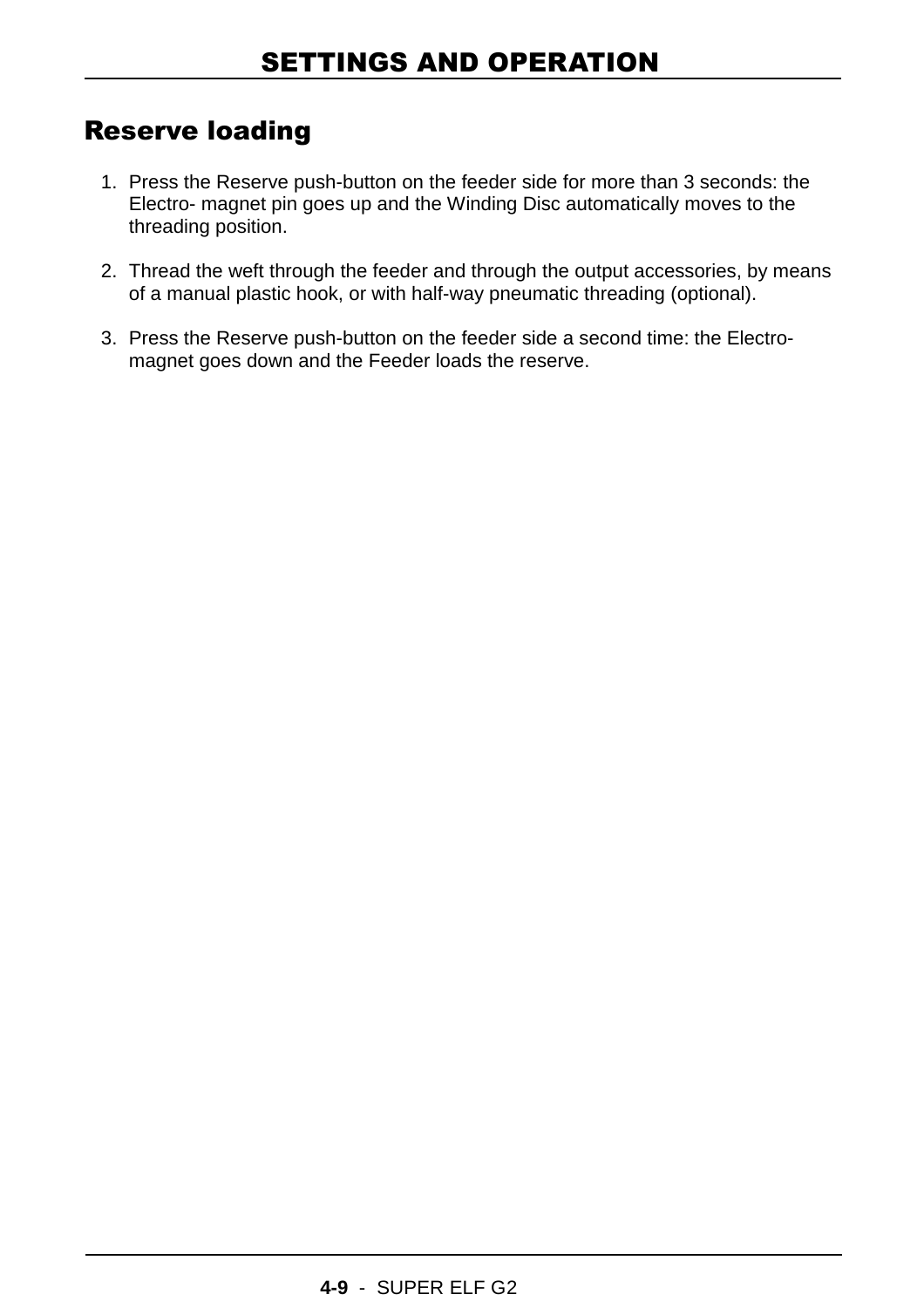## Photocells automatic calibration

The Super Elf G2 is fitted with an automatic photocells calibration system. Proceed as follows:

- 1. Remove all the yarn from the spool body, and verify that the photocells glass and mirrors are clean (see below)
- 2. Press the Reserve push-button on the feeder side for about 10 seconds, till the LED makes a short blinking and than remains steady ON: the calibration is automatically performed by the feeder SW. Wait a few seconds, that reset the feeder by switching it OFF, and than back ON. The automatic calibration is needed when ever replacing the feeder circuit board or one of the sensors groups.

*Note: if the calibration procedure is made with yarn on the spool body, or with glass mirrors dirty, the feeder can go in alarm and it is completely blocked. To unlock the feeder, remove the yarn from spool body, or the dust from glass – mirrors, and make the automatic calibration again.*

## Photocells functions



The photocells functions are indicated on pictures below:

#### *Note:*

*We recommend to check periodically photocells glass and the reflective areas of the feeder. If needed, clean them manually with water or glass cleaning liquids. Do not use abrasive materials.*

*In order to understand if the photocells need to be cleaned, please check the relevant information on the loom panel or on the ROJ Hand Terminal..*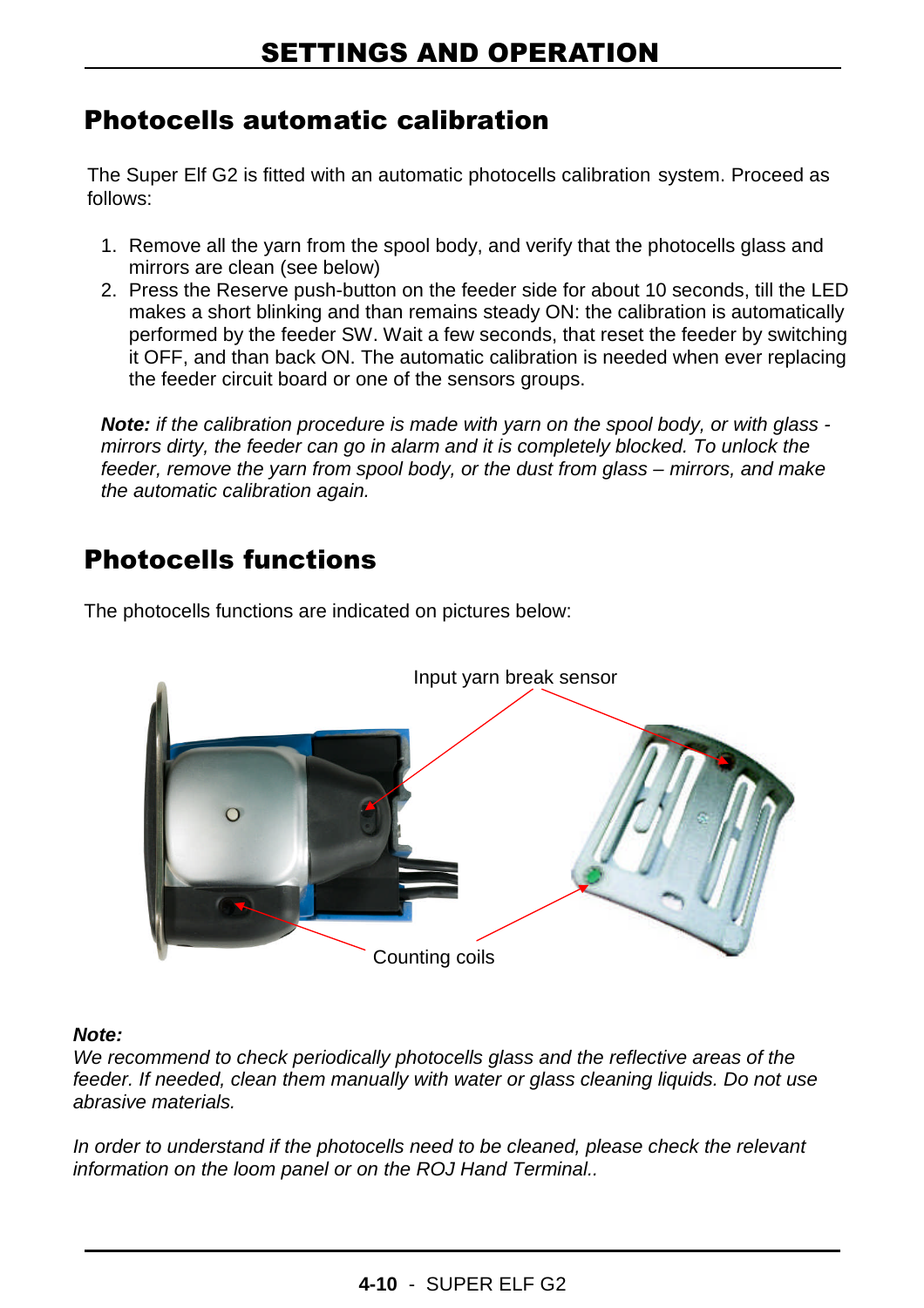## **FRONT EYELET HOLDER – P/N 54R00405R (optional)**



**FUNNEL KIT – P/N 54R00404R (optional)**

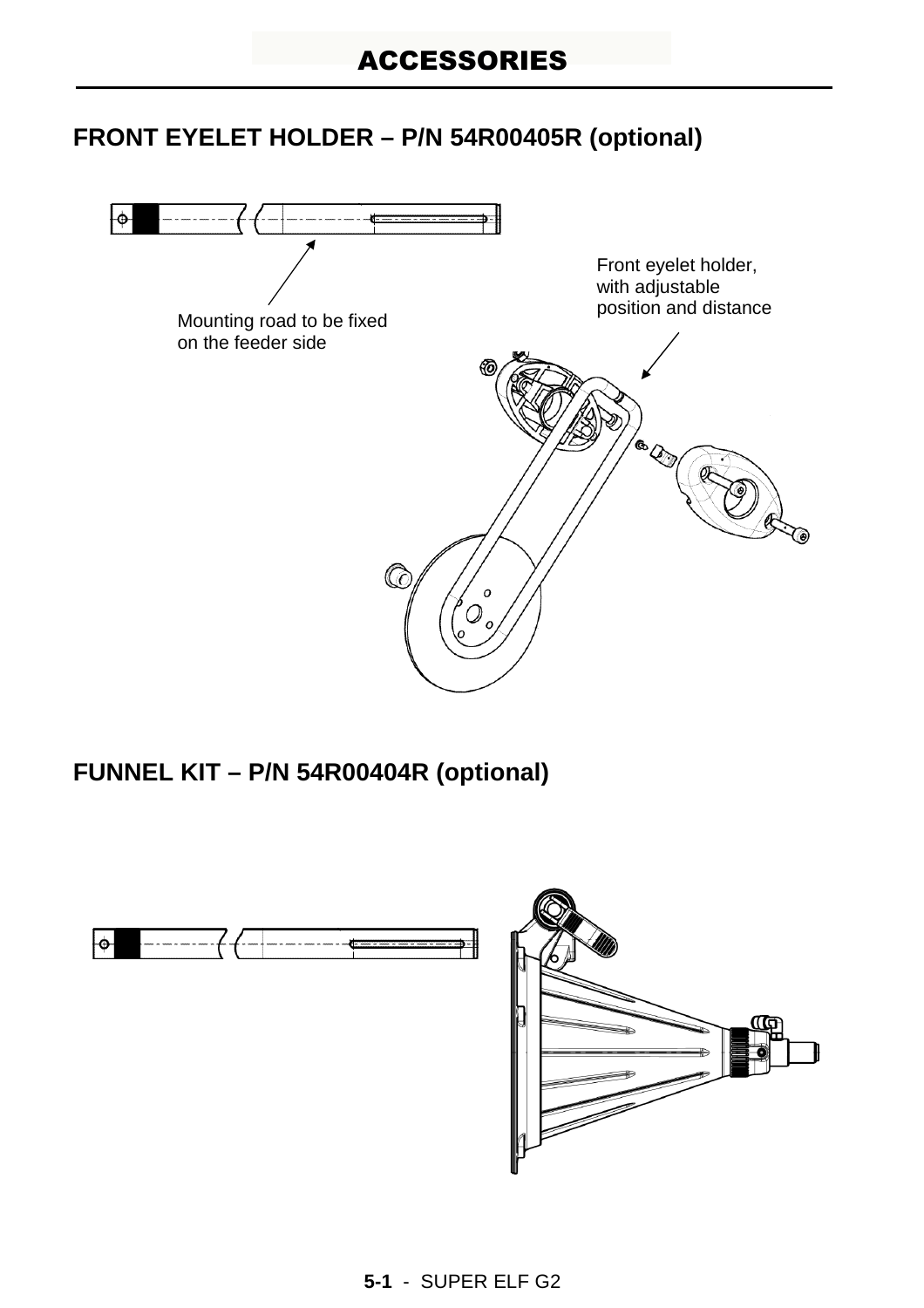Eventual faults in the Super Elf system are shown on the loom display or on the ROJ Hand Terminal, depending on the type of application.

In such case, the Feeder itself is also giving an alarm signal by means of the red LED, that it is flashing in case of problems, while it is steady ON during the normal operation of the Feeder. Main problems and possible solutions are listed hereafter.

#### **Fault 1**

When switching ON the Loom, the Feeder Nr. ... does not get ON and does not communicate with the Loom.

Message on the display: NO COMMUNICATION **Solutions** 

• Make sure that the Feeder Nr. … is ON (it has to be switched ON before switching ON the Loom).

• Check the cable connection of the Feeder.

• Check the output voltage value of the correspondent plug on the Voltage Supply Box (see pag. 3-2).

- Check the fuses inside the Voltage Supply Box
- Exchange position of the faulty Feeder.
- If the problem stays with the same Feeder, replace its electronic Board.

• If the problem moves to other Feeder, replace the Interface Board inside the Voltage Supply Box.

#### **Fault 2**

Feeder Nr. … indicates voltage rate too low (the front LED is flashing, too). Message on the Hand Terminal: UNDERVOLTAGE **Solutions** 

• Switch OFF and ON again the Feeder.

- Replace the relevant 6.3 Amp Fuse inside the Voltage Supply Box.
- If it burns out again, replace the electronic Board of the Feeder.

#### **Fault 3**

Feeder Nr. … indicates voltage rate too high (the front LED is flashing, too). Message on the display: OVERVOLTAGE

**Solutions** 

• Verify the connection of the input wires to the transformer (see the sticker inside the Voltage Supply Box).

#### **Fault 4**

Feeder Nr. … shows Motor Locked (the front LED is flashing, too).

Message on the display: MOTOR LOCK

**Solutions** 

• Make sure that the Winding Disc is free to rotate (fluffs or weft collected on its hub could lock it).

• Make sure that the weft is free from the bobbin side.

• Check the output voltage value of the correspondent plug on the Voltage Supply Box (see pag. 3-6).

• Replace the electronic Board of the Feeder.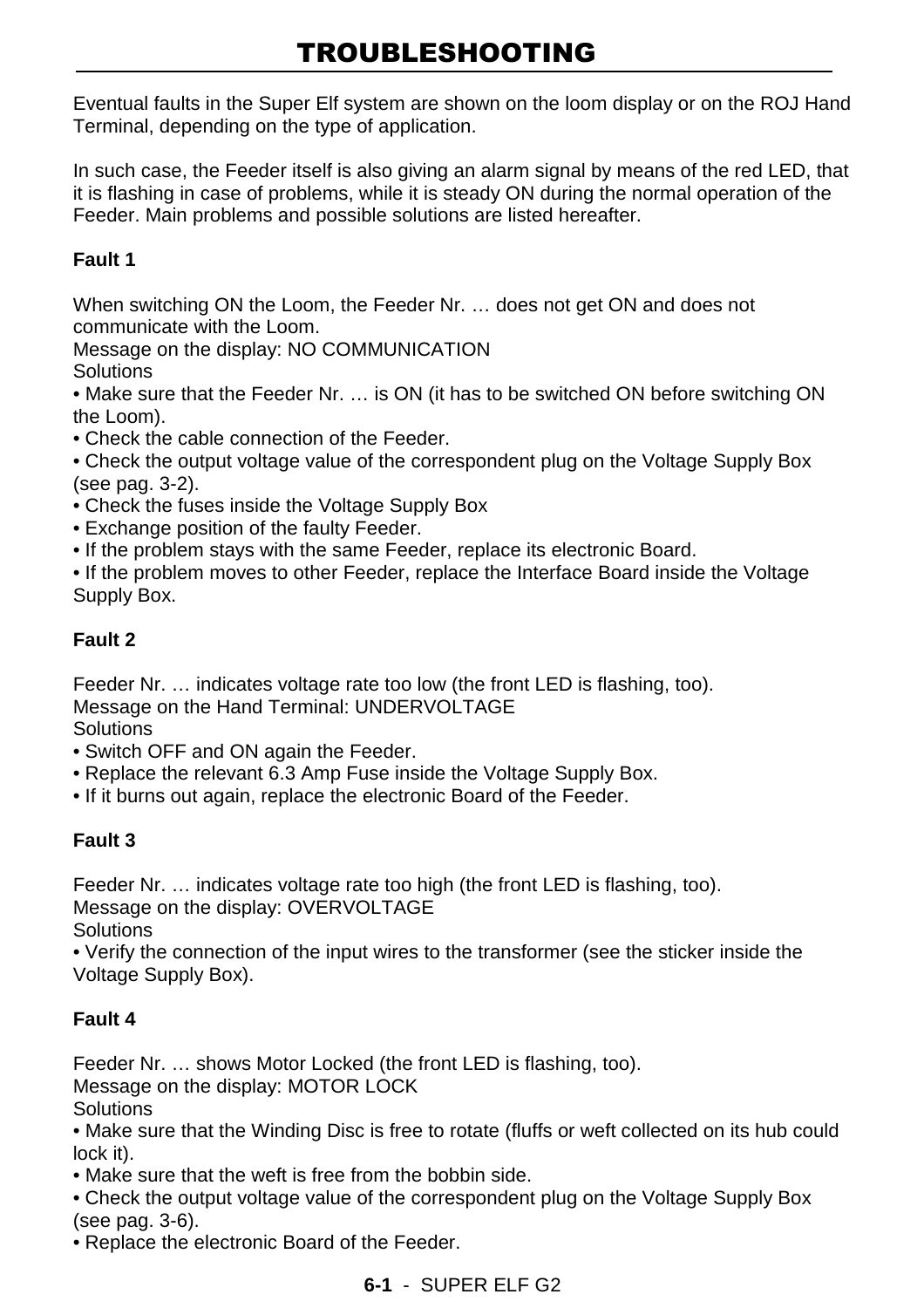#### **Fault 5**

Feeder Nr. … shows to clean the photocells (the front LED is flashing, too).

Message on the display: PHOTOCELL CLEAN

**Solutions** 

• Clean the photocell's glasses and the reflecting area on the Spool Body. Do not use abrasive materials.

• If the Feeder is equipped with the "self cleaning system", check whether this is blowing air as per setting.

#### **Fault 6**

Feeder Nr. … shows "TIME OUT" (the front LED is flashing, too).

Message on the display: INSER. TIME OUT

**Solution** 

• Check the operation condition of the main Nozzle. Dust or fluffs could cause not correct insertion of the weft.

• Check if the weft is broken between the Feeder and the relevant Nozzle.

• Check the gap between the Electromagnet and the Spool Body (see pag. 4-7)

• Check whether the Feeder is threaded to the relevant Nozzle

• Exchange position of the faulty Feeder. If the problem stays with the same Feeder, replace the main circuit baord.

#### **Fault 7**

Yarn Break on Feeder Nr. … (the front LED is flashing, too). Message on display: BOBBIN BREAKAGE **Solutions** 

• Check the path of the weft from bobbin to Feeder; it has to be as smooth as possible.

• In case of false stops (yarn is not broken), clean the yarn break Sensor.

#### **Fault 8**

Short pick. Feeder Nr. … did release one coil less.

**Solutions** 

• In case of fluffy yarn, increase the INHIBITION value (see pag. 4-3).

• Flying time has to be as regular as possible. In case of fancy yarn, set WEFT IRREG to YES.

#### **Fault 9**

Long pick. Feeder Nr. … did release one coil more.

**Solutions** 

• Check the position of the Feeders Set in order to avoid the whip effect of the yarn on the Feeder's Spool Body after the cut.

• In case of non fluffy yarn, reduce the INHIBITION value (see pag. 4-3)

• Load a new reserve.